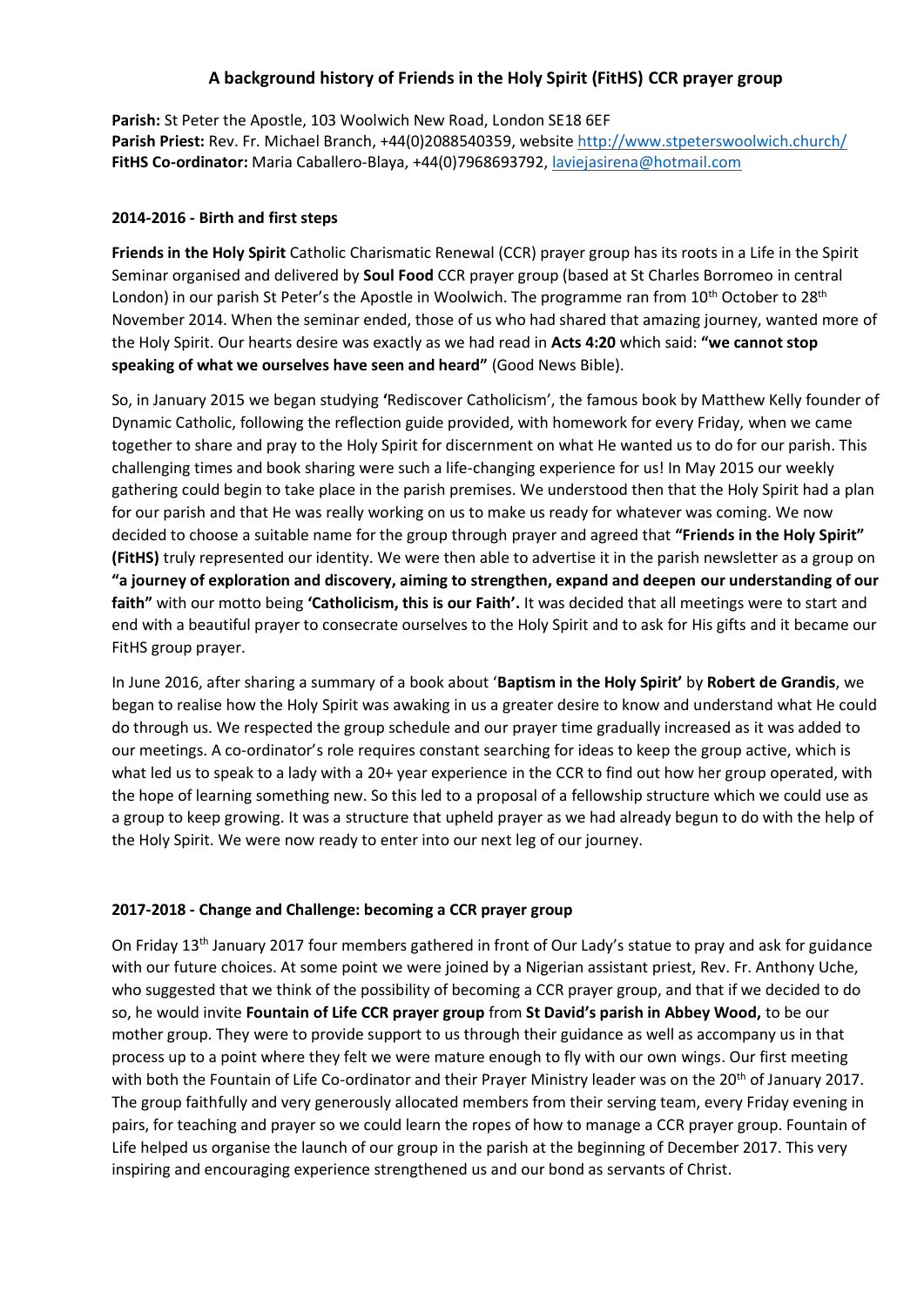The year 2018 started with Fountain of Life's plan to withdraw little by little from our Friday fellowship in order to give us room to put into practice the knowledge we had acquired from them and to help us grow in all areas. They then attended in order to observe and to give us constructive feedback. We then drafted what has become the structure for our Friday fellowships up to this day.

| <b>Start Time</b> | <b>Activity</b>                                                                                         | <b>Duration</b>                     | Leader      | <b>Transition Sign</b> |
|-------------------|---------------------------------------------------------------------------------------------------------|-------------------------------------|-------------|------------------------|
| 6.40-7.00pm       | The Holy Rosary                                                                                         | 20 mins                             | As assigned | Praise the Lord!       |
| 7.00-7.15pm       | Praise and Worship                                                                                      | 15 mins                             |             |                        |
| 7.15-7.20pm       | <b>Opening Prayer</b>                                                                                   | 5 mins                              |             |                        |
| 7.20-8.20pm       | <b>Options:</b>                                                                                         |                                     |             |                        |
|                   | 1)Teaching<br>• Teaching<br>• Comments/Questions                                                        | 40 mins<br>15 mins                  |             |                        |
|                   | 2) Word of Exhortation<br>• Word of Exhortation<br>• Intercessory Prayers<br>• Thanksgiving/Testimonies | 15-20 mins<br>30 mins<br>10-15 mins |             |                        |
|                   | 3) Bible Sharing/Study                                                                                  | 60 mins                             |             |                        |
| 8.20-8.30pm       | <b>Closing Prayer</b><br>Announcements and The Grace                                                    | As needed                           |             |                        |

As we were still learning anyone of us could be assigned one of those tasks mentioned above, as it gave us the opportunity to test our gifts. This way of working awakened great confidence in us to move forward, despite challenges. We were only eight regular attendees with our numbers fluctuating with people coming and going for various reasons such as job change, lack of employment, job schedules and so on but we never felt discouraged or ceased meeting except for holiday periods (Easter period or Christmas). In April 2018, we finally formed a core team of eight members and met on Mondays on a weekly basis, to structure and prepare for our Friday fellowship and to organise possible events like Pentecost and other revival events. A strong bond formed among members, and we were no longer individuals but brothers and sisters belonging to and working for the same community. This was a very challenging time because of our different temperaments and cultural backgrounds. However, we kept praying for our group and let ourselves in God's hands trusting that 'iron sharpens iron' (Proverbs 27:17). It was those challenges we faced together that made it possible for us to reach a better understanding and acceptance of each other and of the group as it was at the time. This helped us to have a common vision of FitHS while serving our parish.

## **2019 to date - Walking in the Spirit**

Our greatest achievement this year was to run our first Life in the Spirit Seminar in our parish from May to July, under the observation and guidance of Fountain of Life, and strongly supported by our parish priest **Rev. Fr. Michael Branch** with a call for parishioners to join us in the seminar. The result of the experience attracted new members to FitHS. The seminar also facilitated the creation of our three ministries namely Prayer, Praise & Worship and Teaching ministry.

With the sudden announcement of a pandemic at the start of 2020, our gatherings for our Friday fellowship ground to a halt due to UK government official lockdown which began on March 23<sup>rd</sup>. Through the use of Zoom in our fellowships during this ongoing pandemic shows our commitment to moving FitHS forwards. We also advertise our FitHS Zoom link for Friday fellowship in the parish newsletter as the return to normal is delayed. We have to say that during the pandemic new members joined us and more people have shown